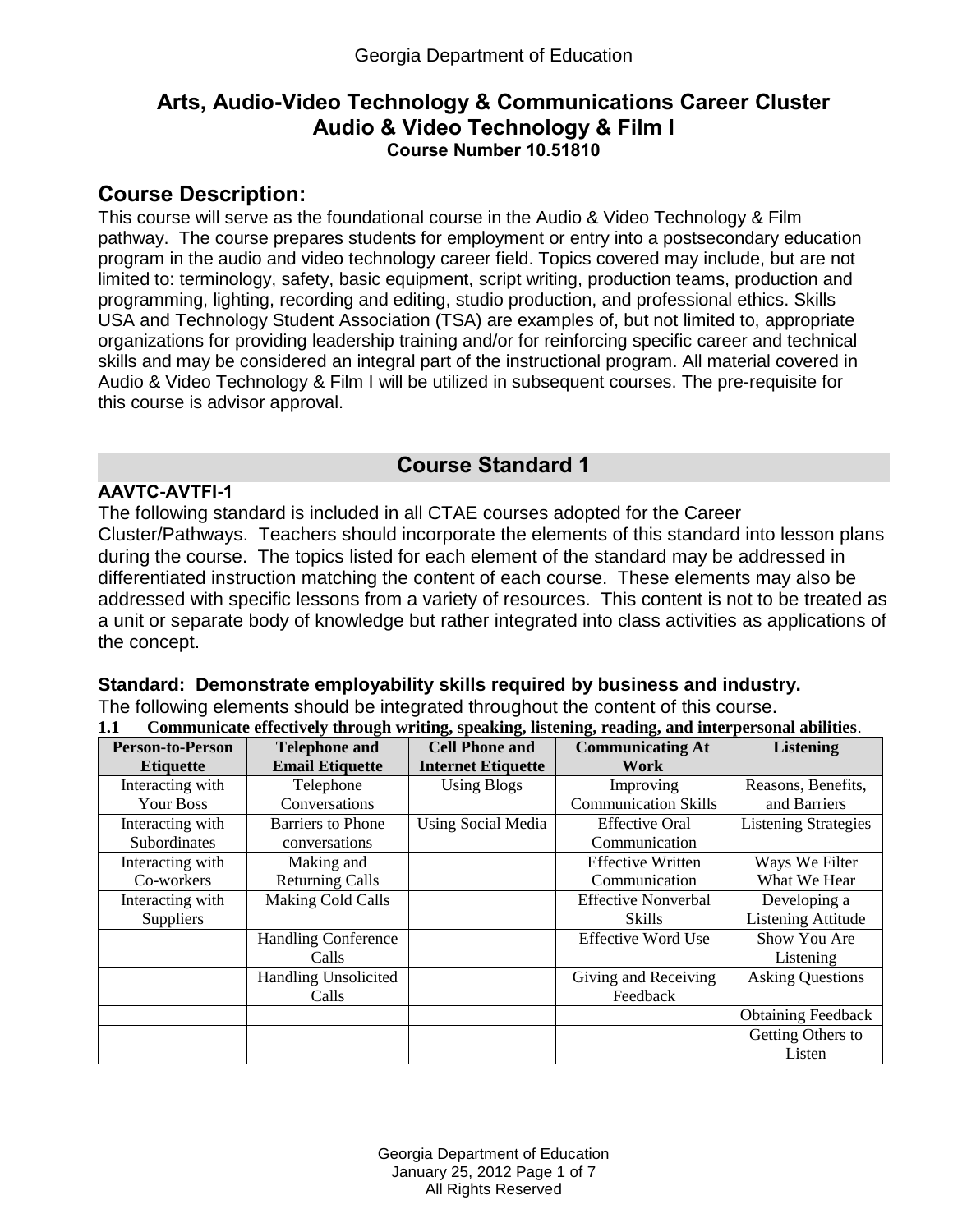# Georgia Department of Education

| <b>Nonverbal</b><br>Communication               | Written<br>Communication             | <b>Speaking</b>                     | <b>Applications and Effective</b><br><b>Résumés</b> |
|-------------------------------------------------|--------------------------------------|-------------------------------------|-----------------------------------------------------|
| Communicating<br>Nonverbally                    | <b>Writing Documents</b>             | <b>Using Language</b><br>Carefully  | Completing a Job Application                        |
| Reading Body Language<br>and mixed Messages     | Constructive<br>Criticism in Writing | One-on-One<br>Conversations         | Writing a Cover Letter                              |
| Matching Verbal and<br>Nonverbal communication  |                                      | <b>Small Group</b><br>Communication | Things to Include in a Résumé                       |
| <b>Improving Nonverbal</b><br><b>Indicators</b> |                                      | Large Group<br>Communication        | Selling Yourself in a Résumé                        |
| Nonverbal Feedback                              |                                      | <b>Making Speeches</b>              | Terms to Use in a Résumé                            |
| Showing Confidence<br>Nonverbally               |                                      | Involving the<br>Audience           | Describing Your Job Strengths                       |
| <b>Showing Assertiveness</b>                    |                                      | <b>Answering Questions</b>          | Organizing Your Résumé                              |
|                                                 |                                      | Visual and Media Aids               | Writing an Electronic Résumé                        |
|                                                 |                                      | Errors in Presentation              | Dressing Up Your Résumé                             |

#### **1.2 Demonstrate creativity by asking challenging questions and applying innovative procedures and methods.**

| <b>Teamwork and Problem Solving</b> | <b>Meeting Etiquette</b>                      |  |
|-------------------------------------|-----------------------------------------------|--|
| Thinking Creatively                 | Preparation and Participation in Meetings     |  |
| <b>Taking Risks</b>                 | Conducting Two-Person or Large Group Meetings |  |
| <b>Building Team Communication</b>  | Inviting and Introducing Speakers             |  |
|                                     | <b>Facilitating Discussions and Closing</b>   |  |
|                                     | Preparing Visual Aids                         |  |
|                                     | Virtual Meetings                              |  |

#### **1.3 Exhibit critical thinking and problem solving skills to locate, analyze and apply information in career planning and employment situations.**

| <b>Problem</b>          | <b>Customer Service</b>  | <b>The Application Process</b> | <b>Interviewing Skills</b> | <b>Finding the</b>       |
|-------------------------|--------------------------|--------------------------------|----------------------------|--------------------------|
| <b>Solving</b>          |                          |                                |                            | <b>Right Job</b>         |
| Transferable            | Gaining Trust and        | Providing Information,         | Preparing for an           | Locating Jobs and        |
| <b>Job Skills</b>       | Interacting with         | Accuracy and Double            | Interview                  | Networking               |
|                         | <b>Customers</b>         | Checking                       |                            |                          |
| Becoming a              | Learning and Giving      | <b>Online Application</b>      | Questions to Ask in        | <b>Job Shopping</b>      |
| Problem Solver          | <b>Customers What</b>    | Process                        | an Interview               | Online                   |
|                         | They Want                |                                |                            |                          |
| Identifying a           | <b>Keeping Customers</b> | Following Up After             | Things to Include in a     | <b>Job Search</b>        |
| Problem                 | Coming Back              | Submitting an Application      | Career Portfolio           | Websites                 |
| Becoming a              | Seeing the               | Effective Résumés:             | Traits Employers are       | Participation in         |
| <b>Critical Thinker</b> | Customer's Point         |                                | Seeking                    | <b>Job Fairs</b>         |
| Managing                | Selling Yourself and     | Matching Your Talents to       | Considerations             | Searching the            |
|                         | the Company              | a Job                          | Before Taking a Job        | <b>Classified Ads</b>    |
|                         | <b>Handling Customer</b> | When a Résumé Should be        |                            | Using                    |
|                         | Complaints               | Used                           |                            | Employment               |
|                         |                          |                                |                            | Agencies                 |
|                         | Strategies for           |                                |                            | Landing an               |
|                         | <b>Customer Service</b>  |                                |                            | Internship               |
|                         |                          |                                |                            | <b>Staying Motivated</b> |
|                         |                          |                                |                            | to Search                |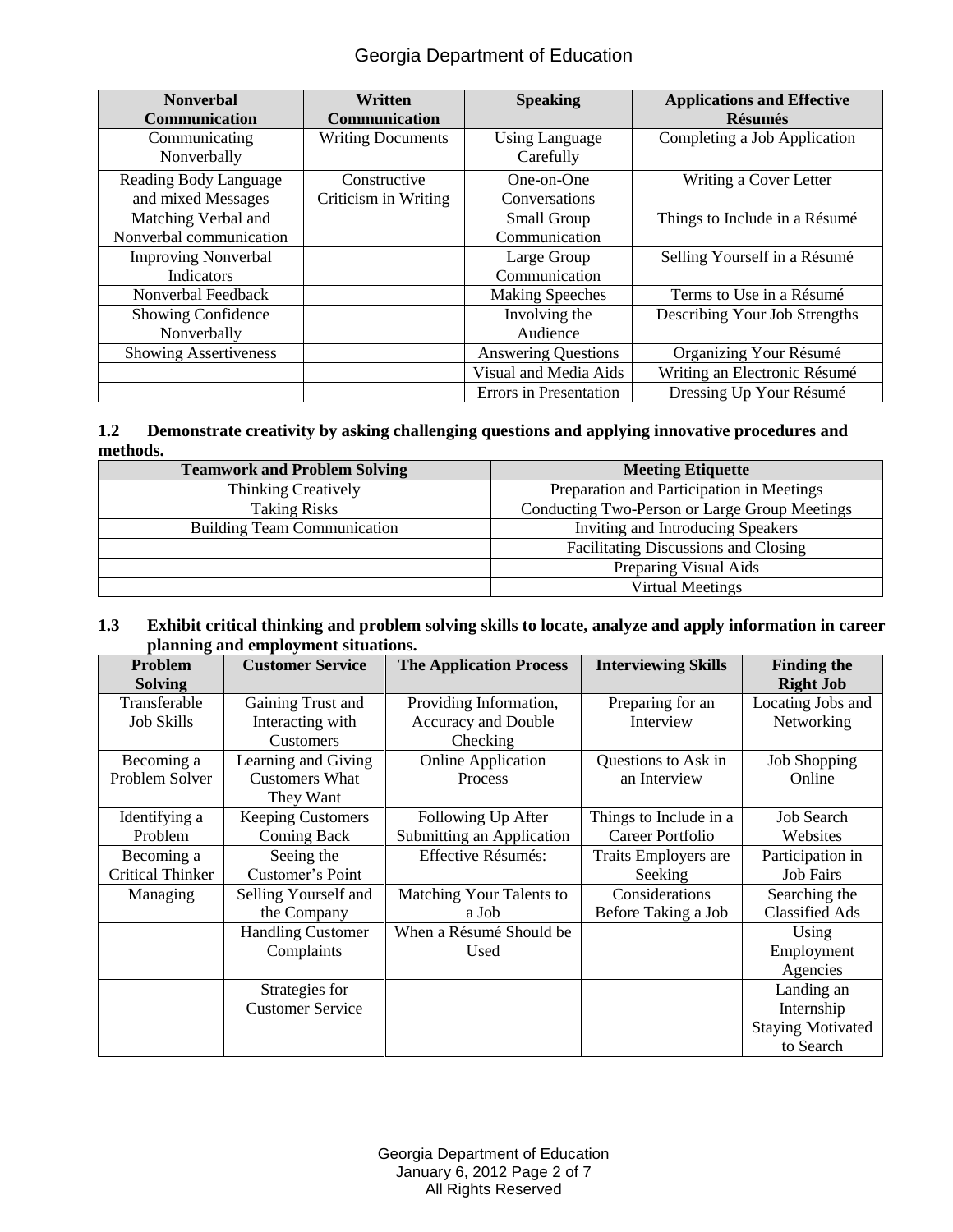#### **1.4 Model work readiness traits required for success in the workplace including integrity, honesty, accountability, punctuality, time management, and respect for diversity.**

| <b>Workplace Ethics</b>     | <b>Personal</b>           | <b>Employer</b>         | <b>Business Etiquette</b> | <b>Communicating at</b>    |
|-----------------------------|---------------------------|-------------------------|---------------------------|----------------------------|
|                             | <b>Characteristics</b>    | <b>Expectations</b>     |                           | <b>Work</b>                |
| <b>Demonstrating Good</b>   | Demonstrating a           | <b>Behaviors</b>        | Language and              | <b>Handling Anger</b>      |
| Work Ethic                  | Good Attitude             | <b>Employers Expect</b> | <b>Behavior</b>           |                            |
| Behaving                    | Gaining and               | Objectionable           | Keeping Information       | Dealing with               |
| Appropriately               | <b>Showing Respect</b>    | <b>Behaviors</b>        | Confidential              | <b>Difficult Coworkers</b> |
| <b>Maintaining Honesty</b>  | Demonstrating             | Establishing            | <b>Avoiding Gossip</b>    | Dealing with a             |
|                             | Responsibility            | Credibility             |                           | <b>Difficult Boss</b>      |
| Playing Fair                | Showing                   | Demonstrating Your      | Appropriate Work          | Dealing with               |
|                             | Dependability             | <b>Skills</b>           | Email                     | <b>Difficult Customers</b> |
| <b>Using Ethical</b>        | <b>Being Courteous</b>    | <b>Building Work</b>    | Cell Phone Etiquette      | Dealing with Conflict      |
| Language                    |                           | Relationships           |                           |                            |
| Showing                     | Gaining                   |                         | Appropriate Work          |                            |
| Responsibility              | Coworkers' Trust          |                         | Texting                   |                            |
| <b>Reducing Harassment</b>  | Persevering               |                         | Understanding             |                            |
|                             |                           |                         | Copyright                 |                            |
| <b>Respecting Diversity</b> | <b>Handling Criticism</b> |                         | Social Networking         |                            |
| <b>Making Truthfulness</b>  | Showing                   |                         |                           |                            |
| a Habit                     | Professionalism           |                         |                           |                            |
| Leaving a Job               |                           |                         |                           |                            |
| Ethically                   |                           |                         |                           |                            |

#### **1.5 Apply the appropriate skill sets to be productive in a changing, technological, diverse workplace to be able to work independently and apply team work skills.**

| <b>Expected Work Traits</b>         | <b>Teamwork</b>                                                     | <b>Time Management</b>              |  |
|-------------------------------------|---------------------------------------------------------------------|-------------------------------------|--|
| <b>Demonstrating Responsibility</b> | <b>Teamwork Skills</b>                                              | <b>Managing Time</b>                |  |
| Dealing with Information Overload   | Reasons Companies Use Teams                                         | <b>Putting First Things First</b>   |  |
| Transferable Job Skills             | Decisions Teams Make                                                | <b>Juggling Many Priorities</b>     |  |
| <b>Managing Change</b>              | <b>Team Responsibilities</b>                                        | Overcoming Procrastination          |  |
| Adopting a New Technology           | Organizing Workspace and Tasks<br><b>Problems That Affect Teams</b> |                                     |  |
|                                     | Expressing Yourself on a Team                                       | <b>Staying Organized</b>            |  |
|                                     | Giving and Receiving Constructive                                   | Finding More Time                   |  |
|                                     | Criticism                                                           |                                     |  |
|                                     |                                                                     | <b>Managing Projects</b>            |  |
|                                     |                                                                     | Prioritizing Personal and Work Life |  |

#### **1.6 Present a professional image through appearance, behavior and language.**

| <b>On-the-Job Etiquette</b>     | <b>Person-to-Person Etiquette</b> | <b>Communication Etiquette</b> | <b>Presenting Yourself</b>  |
|---------------------------------|-----------------------------------|--------------------------------|-----------------------------|
| <b>Using Professional</b>       | <b>Meeting Business</b>           | Creating a Good Impression     | <b>Looking Professional</b> |
| <b>Manners</b>                  | Acquaintances                     |                                |                             |
| <b>Introducing People</b>       | Meeting People for the First      | Keeping Phone Calls            | Dressing for Success        |
|                                 | Time                              | Professional                   |                             |
| <b>Appropriate Dress</b>        | <b>Showing Politeness</b>         | Proper Use of Work Email       | Showing a Professional      |
|                                 |                                   |                                | Attitude                    |
| <b>Business Meal Functions</b>  |                                   | Proper Use of Cell Phone       | <b>Using Good Posture</b>   |
| <b>Behavior at Work</b>         |                                   | Proper Use in Texting          | Presenting Yourself to      |
| Parties                         |                                   |                                | Associates                  |
| <b>Behavior at Conventions</b>  |                                   |                                | <b>Accepting Criticism</b>  |
| <b>International Etiquette</b>  |                                   |                                | Demonstrating Leadership    |
| <b>Cross-Cultural Etiquette</b> |                                   |                                |                             |
| Working in a Cubicle            |                                   |                                |                             |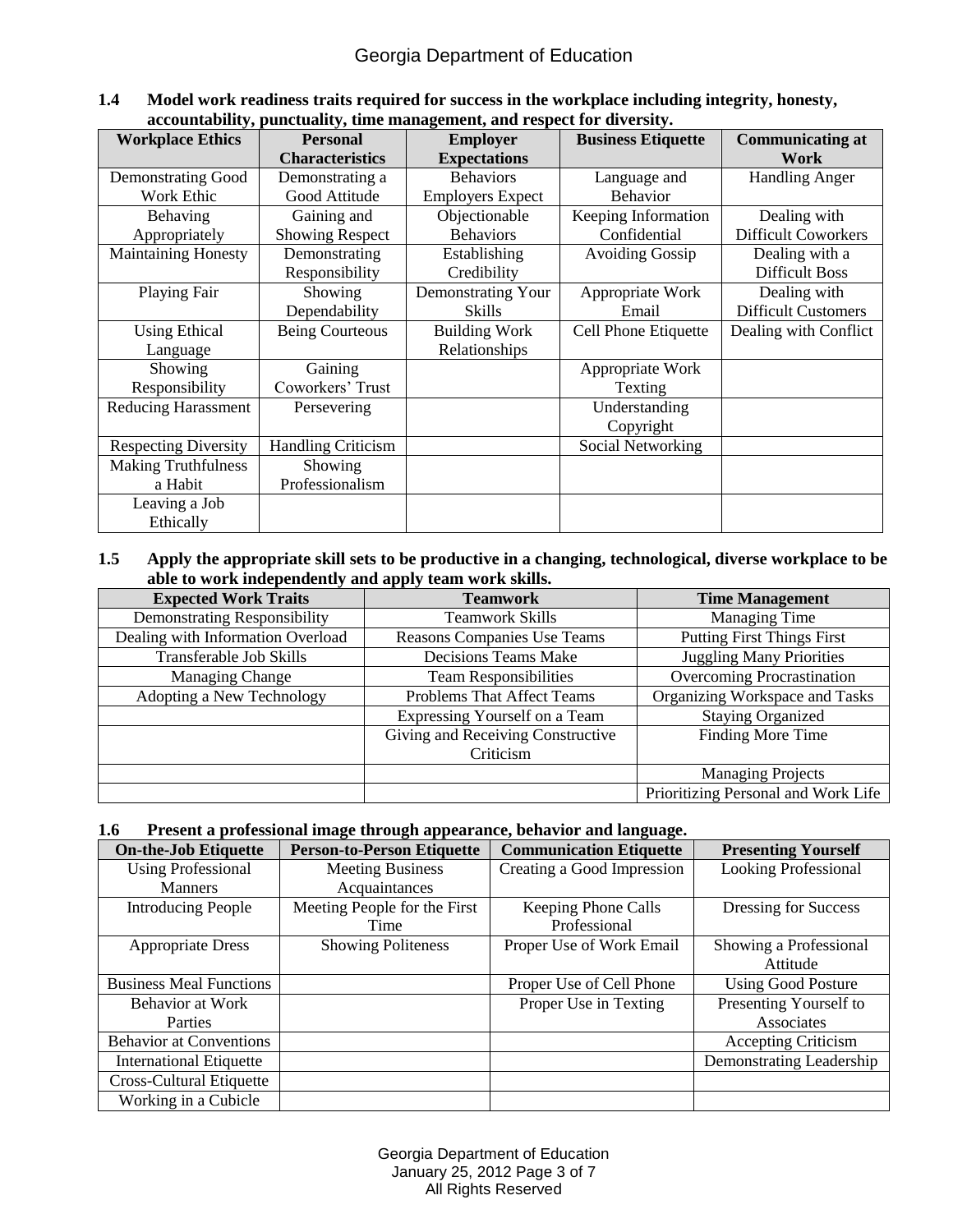#### **Support of CTAE Foundation Course Standards and Georgia Standards of Excellence L9-10RST 1-10 and L9-10WHST 1-10:**

Georgia Standards of Excellence ELA/Literacy standards have been written specifically for technical subjects and have been adopted as part of the official standards for all CTAE courses. Additional Georgia Standards of Excellence ELA/Literacy standards for Speaking and Listening are listed in the foundational course standards below.

# **Course Standard 2**

### **AAVTC-AVTFI-2**

### **Understand and follow safety procedures when working with TV equipment.**

- 2.1 State general safety rules for operation of equipment and learning activities specific to film and TV.
- 2.2 Perform safe practices when working on assignments.
- 2.3 Transport equipment safely and securely.

# **Support of CTAE Foundation Course Standards and Georgia Standards of Excellence**

**ELACC9-10SL1:** Initiate and participate effectively in a range of collaborative discussions (one-onone, in groups, and teacher-led) with diverse partners on grades 9–10 topics, texts, and issues, building on others' ideas and expressing their own clearly and persuasively.

**ELACC9-10SL4**: Present information, findings, and supporting evidence clearly, concisely, and logically such that listeners can follow the line of reasoning and the organization, development, substance, and style are appropriate to purpose, audience, and task.

**ELACC9-10SL4:** Present information, findings, and supporting evidence clearly, concisely, and logically such that listeners can follow the line of reasoning and the organization, development, substance, and style are appropriate to purpose, audience, and task.

# **Course Standard 3**

# **AAVTC-AVTFI-3**

**Understand and utilize trade terminology in an appropriate manner.**

- 3.1 Identify and utilize trade terminology in the media production lab.
- 3.2 Identify and utilize trade abbreviations and acronyms as appropriate.

# **Support of CTAE Foundation Course Standards and Georgia Standards of Excellence**

**ELACC9-1** Initiate and participate effectively in a range of collaborative discussions (one-on-one, in groups, and teacher-led) with diverse partners on grades 9–10 topics, texts, and issues, building on others' ideas and expressing their own clearly and persuasively.

**ELACC9-10SL4:** Present information, findings, and supporting evidence clearly, concisely, and logically such that listeners can follow the line of reasoning and the organization, development, substance, and style are appropriate to purpose, audience, and task.

# **Course Standard 4**

# **AAVTC-AVTFI-4**

# **Demonstrate proper set-up and use of basic production equipment.**

- 4.1 Demonstrate steps necessary to set-up, turn on, and operate equipment according to instructor's directions.
- 4.2 Use both traditional camcorders and non-traditional capture devices like DSLR cameras, smart phones and iPads to record and edit video.
- 4.3 Demonstrate proper picture composition techniques.
- 4.4 Demonstrate proper camera movement.

Georgia Department of Education January 6, 2012 Page 4 of 7 All Rights Reserved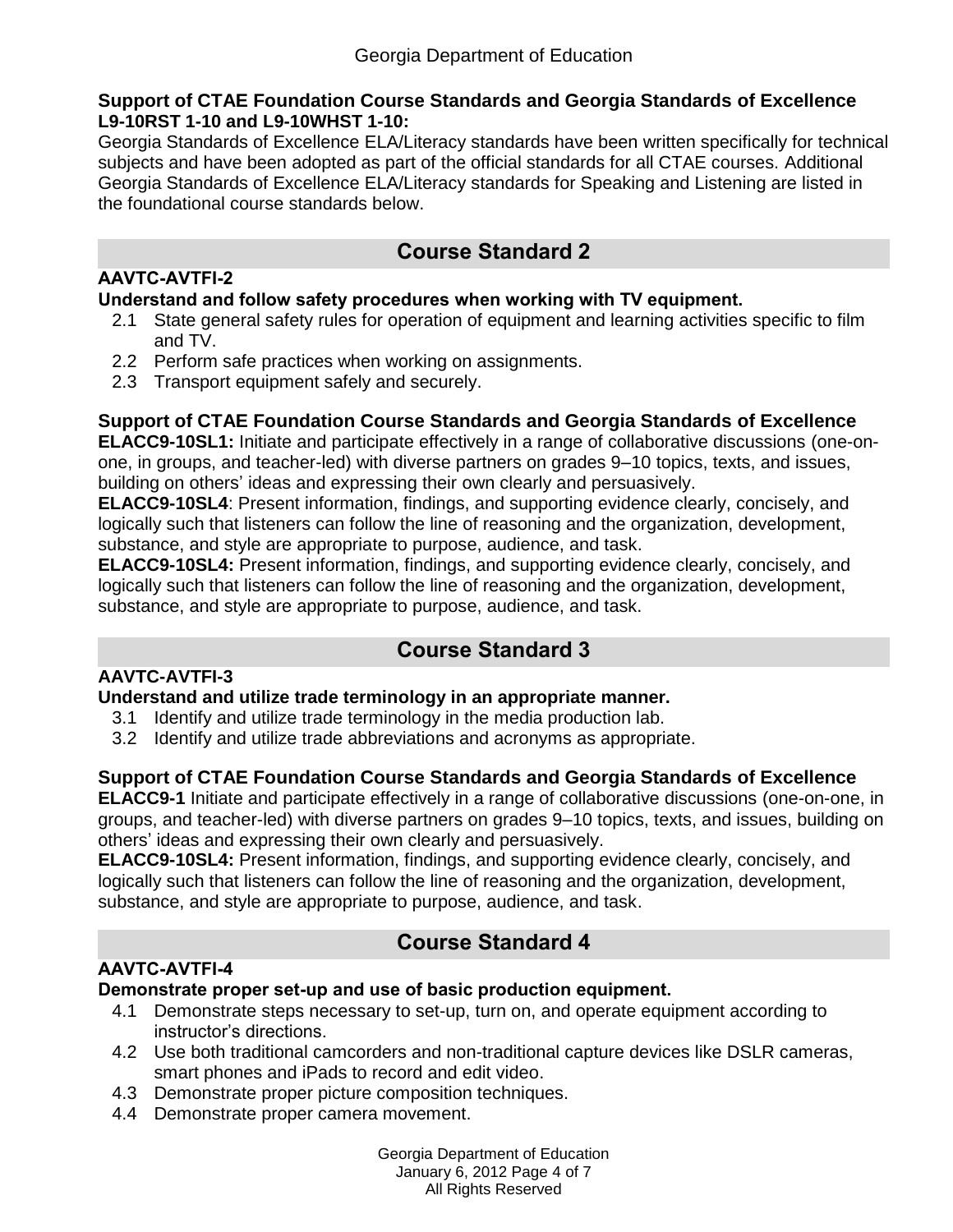- 4.5 Demonstrate proper use of microphones.
- 4.6 Identify qualities of a technically acceptable audio track.
- 4.7 Demonstrate mastery of aesthetics to include composition, coordination, balance, and color contrast.
- 4.8 Demonstrate basic lighting techniques.
- 4.9 Explain the care, storage, and use of media hardware and software.
- 4.10 Determine proper cables for set-up and operation of production equipment.

# **Support of CTAE Foundation Course Standards and Georgia Standards of Excellence**

**ELACC9-10SL1:** Initiate and participate effectively in a range of collaborative discussions (one-onone, in groups, and teacher-led) with diverse partners on grades 9–10 topics, texts, and issues, building on others' ideas and expressing their own clearly and persuasively.

**ELACC9-10SL4:** Present information, findings, and supporting evidence clearly, concisely, and logically such that listeners can follow the line of reasoning and the organization, development, substance, and style are appropriate to purpose, audience, and task.

# **Course Standard 5**

# **AAVTC-AVTFI-5**

### **Identify and create various types of scripts.**

- 5.1 Identify scripts by format.
- 5.2 Demonstrate the steps leading to the development of various types of scripts (Brainstorm, Proposal and Treatment).
- 5.3 Define terminology used in scriptwriting.
- 5.4 Write scripts as assigned according to designated deadline.
- 5.5 Plan and produce a storyboard.

# **Support of CTAE Foundation Course Standards and Georgia Standards of Excellence**

**ELACC9-10SL4:** Present information, findings, and supporting evidence clearly, concisely, and logically such that listeners can follow the line of reasoning and the organization, development, substance, and style are appropriate to purpose, audience, and task

# **Course Standard 6**

### **AAVTC-AVTFI-6**

**Demonstrate proper use and operation of studio equipment and production techniques while working as part of a production team during a studio broadcast.**

- 6.1 Operate production switcher.
- 6.2 Operate audio console.
- 6.3 Operate recording/broadcasting equipment.
- 6.4 Operate studio cameras.
- 6.5 Operate character generator.
- 6.6 Identify and perform duties of a floor director.
- 6.7 Demonstrate basic three point lighting for studio broadcast.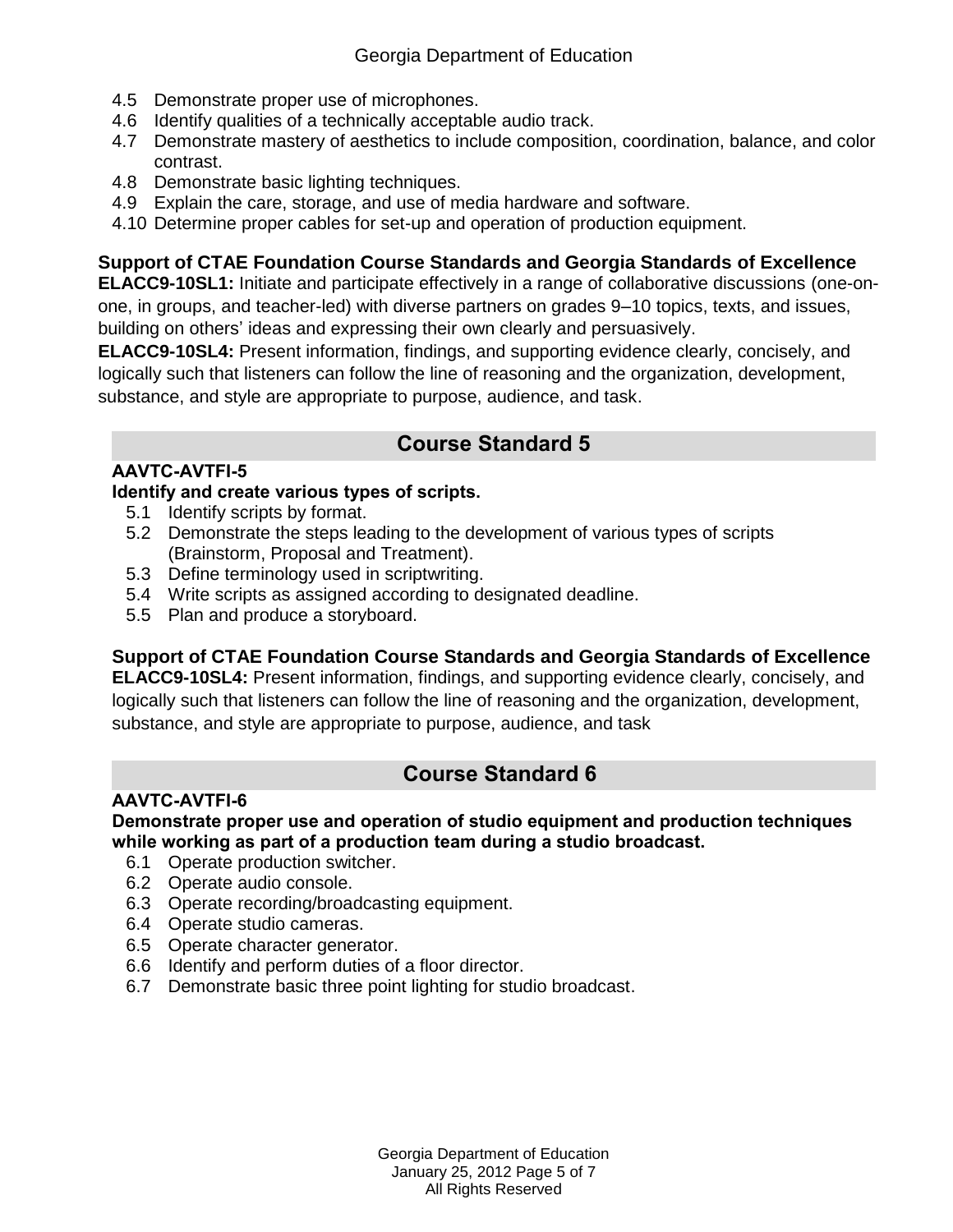**Support of CTAE Foundation Course Standards and Georgia Standards of Excellence ELACC9-10SL1:** Initiate and participate effectively in a range of collaborative discussions (oneon-one, in groups, and teacher-led) with diverse partners on grades 9–10 topics, texts, and issues, building on others' ideas and expressing their own clearly and persuasively. **ELACC9-10SL4:** Present information, findings, and supporting evidence clearly, concisely, and logically such that listeners can follow the line of reasoning and the organization, development, substance, and style are appropriate to purpose, audience, and task.

# **Course Standard 7**

### **AAVTC-AVTFI-7**

**Demonstrate teamwork and proper use of equipment while participating in a live field production which may include electronic news gathering, film work or streaming live events.**

- 7.1 Operate field cameras.
- 7.2 Demonstrate live audio recording using proper microphones and field mixer.
- 7.3 Identify different types of internet connections.
- 7.4 Demonstrate the difference between uploading and downloading and identify different compression methods commonly used with digital video.

# **Support of CTAE Foundation Course Standards and Georgia Standards of Excellence**

**ELACC9-10SL1:** Initiate and participate effectively in a range of collaborative discussions (oneon-one, in groups, and teacher-led) with diverse partners on grades 9–10 topics, texts, and issues, building on others' ideas and expressing their own clearly and persuasively.

**ELACC9-10SL4:** Present information, findings, and supporting evidence clearly, concisely, and logically such that listeners can follow the line of reasoning and the organization, development, substance, and style are appropriate to purpose, audience, and task.

# **Course Standard 8**

# **AAVTC-AVTFI-8**

### **Demonstrate the use of technology in recording and post-production applications.**

- 8.1 Identify recording formats and compression methods used with digital media.
- 8.2 Demonstrate the production of still and motion graphics.
- 8.3 Capture and / or transfer digital video using editing application.
- 8.4 Demonstrate basic editing techniques while producing a finished video.
- 8.5 Demonstrate various methods to export completed media including DVD authoring and digital upload.
- 8.6 Demonstrate basic audio editing techniques.
- 8.7 Demonstrate special effects processing to include color correction, keying and digital compositing.

# **Support of CTAE Foundation Course Standards and Georgia Standards of Excellence**

**ELACC9-10SL1:** Initiate and participate effectively in a range of collaborative discussions (oneon-one, in groups, and teacher-led) with diverse partners on grades 9–10 topics, texts, and issues, building on others' ideas and expressing their own clearly and persuasively.

**ELACC9-10SL4:** Present information, findings, and supporting evidence clearly, concisely, and logically such that listeners can follow the line of reasoning and the organization, development, substance, and style are appropriate to purpose, audience, and task.